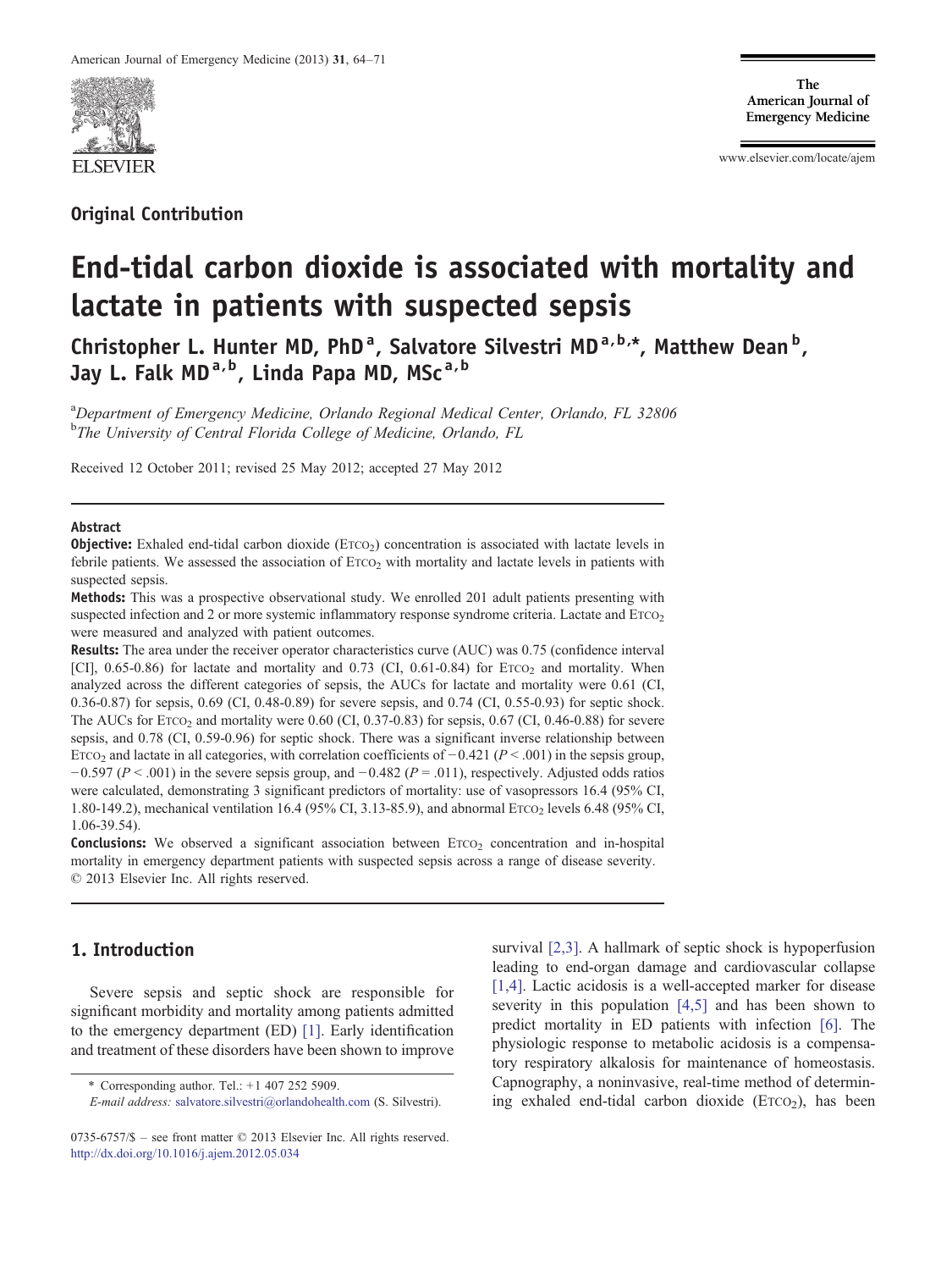shown to predict severe metabolic acidosis in diabetic ketoacidosis  $[7,8]$  and gastroenteritis  $[9]$ . Recently, ETCO<sub>2</sub> levels were associated with lactic acidosis and organ dysfunction in febrile patients admitted to the ED [\[10\]](#page-6-0).

Mortality rates have been shown to decrease as much as 16% when early goal-directed therapy is initiated [\[2\]](#page-6-0). A challenge in implementing early and aggressive therapy has been properly identifying appropriate patients because hemodynamic compensation may mask the severity of underlying disease. Although lactate levels provide a reliable insight into disease severity, they may not be rapidly or easily attainable. One group noted a period of up to 172 minutes from the time of ED triage for a whole blood lactate value to be obtained in patients with sepsis [\[11\].](#page-7-0) Such delay may prevent prompt initiation of treatment in a condition that is amenable to improved outcomes with early interventions. Faster, point-of-care lactate tests have shown promise in expediting this process but have not yet been widely implemented [\[11,12\].](#page-7-0) A real-time, noninvasive marker of disease severity in patients with suspected sepsis may expedite recognition, triage, and therapeutic intervention in this patient population.

We examined a prospective cohort of patients presenting to a tertiary referral ED with suspected sepsis to investigate the association of  $ETCO<sub>2</sub>$  with both direct (mortality) and indirect (lactic acidosis) outcome measures. We hypothesized that lower  $E_{TCO_2}$  levels would be associated with mortality and that  $ETCO<sub>2</sub>$  levels would decline with more severe lactic acidosis.

## 2. Methods

#### 2.1. Design and setting

We performed a prospective convenience sampling of ED patients presenting with suspected sepsis. Institutional review board at the participating hospital approved the study protocol. Written consent was waived by the institutional review board because capnography is considered standard of care for many circumstances in our ED. Patient enrollment occurred between January 1, 2009, and October 31, 2010.

The study was conducted in the ED of a large adult tertiary hospital with an annual census of approximately 70,000. Inclusion criteria for enrollment consisted of adult patients ( $\geq$ 18 years old) who presented to the Orlando Regional Medical Center ED with suspected infection and 2 or more of the following systemic inflammatory response syndrome (SIRS) criteria: temperature higher than 38°C or lower than 36°C, heart rate greater than 90 beats/min, and respiratory rate greater than 20 breaths/min. White blood cell count criteria ( $\leq 4,000$  or  $\geq 12,000$ ) were excluded for ease of enrollment (patients were enrolled immediately upon arrival to the ED, before the acquisition of laboratory results) but were analyzed retrospectively. Patients were excluded if they refused standard therapy, had cranial facial abnormalities that would prevent measurement of  $E_{TCO<sub>2</sub>}$ , had known history of acute asthma exacerbation or chronic obstructive pulmonary disease, or were hyperthermic from environmental causes. Also excluded were patients intubated before ED arrival or any patients who had been intubated and ventilated in the ED before enrollment. However, to capture subjects across all severities of illness, we did include patients who were enrolled in the study and then subsequently required intubation in the ED. This group was analyzed separately to ensure that there was no significant bias introduced by ED intubation. For all enrolled patients, initial  $ETCO<sub>2</sub>$  levels were obtained via capnographic measurement after several verification breaths and before any mechanical ventilation.

#### 2.2. Data collection

We collected baseline inclusion criteria data including age, heart rate, systolic blood pressure, diastolic blood pressure, and oxygen saturation when patients were admitted to the ED. Upon enrollment,  $ETCO<sub>2</sub>$  and serum lactate levels were ordered simultaneously, so that these levels were measured at approximately the same time. Because the standard practice in our department is to obtain lactate levels immediately in cases of suspected sepsis,  $ETCO<sub>2</sub>$  and lactate levels were measured early in treatment, before most resuscitative efforts. Physician discretion dictated the use of arterial vs venous lactate, as well as any other therapeutic intervention and disposition. End-tidal carbon dioxide was measured using a Capnostream 20 device (Oridion Medical 1987 Ltd), an  $E<sub>T</sub>CO<sub>2</sub>$  sampling method using molecular correlation spectroscopy. In stable patients,  $E_{TCO<sub>2</sub>}$  level was obtained with nasal cannula via sidestream sampling and recorded when capnographic wave peaks were at a constant end-tidal for 3 to 5 respirations. In patients presenting with respiratory distress or severe altered mental status requiring emergent intubation,  $E_{TCO_2}$  was obtained via mainstream sampling and recorded immediately upon successful tube placement after capnographic wave peaks were stable for 3 to 5 manual respirations (before mechanical ventilation). The following data were collected after patient disposition: length of stay, admission to intensive care unit (ICU), mechanical ventilation during hospital stay, vasopressors during hospital stay, blood culture results from initial ED sample, and diagnosis of either urinary tract infection, pneumonia, or skin/soft tissue infection. Medical history including cardiovascular disease, diabetes, renal disease requiring dialysis, human immunodeficiency virus (HIV), and cancer was recorded retrospectively for each patient. For additional analyses, patients were retrospectively categorized into 1 of 3 categories of disease severity: sepsis, 2 or more SIRS criteria with suspected infection; severe sepsis, sepsis plus organ dysfunction, lactate, greater than 4 mM/L, altered mental status, or hypoxemia; and septic shock, severe sepsis plus hypotension unresponsive to initial fluid resuscitation. Data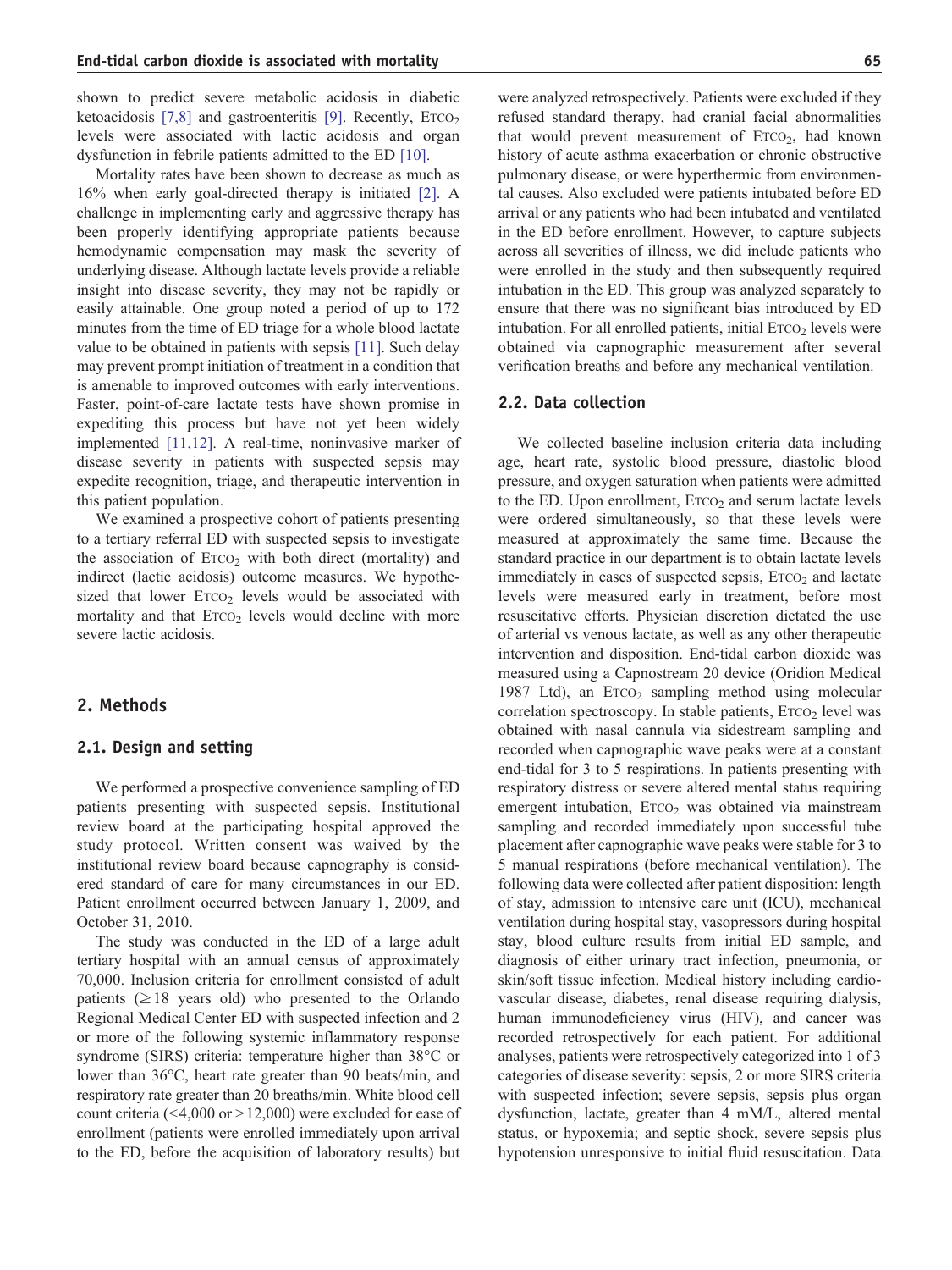were collected on a preprinted data collection form and entered into an electronic database. There were no missing values for prospectively collected data. A small number of vital sign values were missing when patients were retrospectively placed into sepsis categories, but none of the missing data precluded the ability to categorize the subjects.

#### 2.3. Analysis

Our primary end point was the association between  $E_{TCO<sub>2</sub>}$ (mm Hg) and in-hospital mortality. Our secondary end point was the correlation between ETCO<sub>2</sub> and serum lactate (mmol/ L). Data were described using means and proportions with 95% confidence intervals (CIs). Data were assessed for variance and distribution, and both lactate and  $ETCO<sub>2</sub>$  met assumptions of normality. Comparisons between surviving and nonsurviving patients were performed using Fisher exact test and independent sample  $t$  tests with pooled or separate variance, as appropriate. The correlation between levels of ETCO2 and lactate was conducted using Pearson correlation. Significance was set at .05. Receiver operating characteristic curves (ROC curves) were constructed to assess the performance of  $E_{TCO<sub>2</sub>}$  and lactate for predicting mortality. In addition, cutoff points (data points  $\leq 30$  or  $> 40$  mm Hg considered "abnormal") for  $E<sub>TCO<sub>2</sub></sub>$  were used to dichotomize levels into normal and abnormal as previously described [\[13\]](#page-7-0). Adjusted odds ratios were calculated using logistic regression to assess the association of sepsis severity measures, including lactate and ETCO<sub>2</sub>, on mortality.

A priori sample size was determined using preliminary data on levels of  $ETCO<sub>2</sub>$  and mortality at our institution. Sample sizes of 28 subjects in the mortality group and 84 subjects in the survival group were required to achieve an 80% power to detect a difference in  $E_{T}$  and  $E_{T}$  of 6 mm Hg between survivors and nonsurvivors with an SD of 10 mm Hg. These parameters were chosen because a recent publication used a similar difference in creating a screening test in ICU patients [\[13\]](#page-7-0).

## 3. Results

For 22 months, we enrolled a total of 201 patients with a mean age of 65 years (range, 18-99 years). Across all subjects, the mean length of stay was 8.6 days (range, 1-54 days), in-hospital mortality was 14%, 36% were admitted to the ICU, 24% were put on vasopressors, and 31% were blood culture positive (see Table 1). As a group, nonsurviving patients presented with higher respiratory rates and lower systolic and diastolic blood pressures, as well as lower oxygen saturations (see Table 1). There were no significant differences in mortality between patients with history of cardiovascular disease, diabetes mellitus, end-stage renal disease, HIV, or malignancy (see Table 1). Mean  $ETCO<sub>2</sub>$  and lactate levels in all patients were 32 mm Hg (CI, 30-33 mm Hg) and 3.1 mmol/L (CI, 2.6-3.5 mmol/L), respectively. Nonsurviving subjects had higher mean lactate levels and lower mean  $E_{TCO_2}$  concentrations than did the survivors (see Table 1). There were no significant differences in venous vs arterial levels of lactate in the survivors  $(P = .09)$  or nonsurvivors ( $P = .23$ ; data not shown).

When subjects were retrospectively placed into categories based on predefined disease severity, 134 patients were defined as sepsis, 40 were defined as severe sepsis, and 27 were defined as septic shock. Presenting vital signs and patient characteristics are described in [Table 2](#page-3-0). Mean lactate levels were 1.79 mmol/L in the sepsis group, 6.20 mmol/L in the severe sepsis group, and 4.90 mmol/L in the septic shock

| Table 1                             | Characteristics of all enrolled patients       |                                  |                                    |                |                                              |                                          |        |
|-------------------------------------|------------------------------------------------|----------------------------------|------------------------------------|----------------|----------------------------------------------|------------------------------------------|--------|
|                                     | Total patients,<br>$N = 201 (95\% \text{ CI})$ | Survivors,<br>$n = 172$ (95% CI) | Nonsurvivors,<br>$n = 29$ (95% CI) | $\overline{P}$ | Nonintubated,<br>$n = 165 (95\% \text{ CI})$ | Intubated,<br>$n = 36 (95\% \text{ CI})$ | P      |
| Age (y), range, 18-99 y             | $65(62-67)$                                    | $65(62-68)$                      | $63(55-71)$                        |                | $.610\quad 65\ (62-68)$                      | $63(56-69)$                              | .465   |
| Sex (% female)                      | $47(40-54)$                                    | 49 (42-57)                       | $34(16-53)$                        |                | $.162 \quad 50 \ (42-57)$                    | $31(15-48)$                              | .069   |
| Length of stay $(d)$                | $8.6(7.4-9.8)$                                 | $9.2(7.9-10.5)$                  | $5.0(2.1-7.9)$                     |                | $.014$ 7.9 $(6.7-9.0)$                       | $11.3(7.1-15.5)$                         | .012   |
| Intubated $(\% )$                   | $18(13-23)$                                    | $13(8-18)$                       | 48 (29-68)                         | $< 0.01$ 0     |                                              | 100                                      | < 0.01 |
| Required ICU $(\% )$                | $36(29-42)$                                    | $27(20-34)$                      | $86(73-100)$                       |                | $< 001$ 20 (13-26)                           | 73 (48-99)                               | < 0.01 |
| Positive blood cultures             | $31(24-37)$                                    | $29(22-36)$                      | 41 $(21-60)$                       |                | $.197$ 29 (22-36)                            | $40(23-57)$                              | .319   |
| Required vasopressors<br>$(\%)$     | $24(18-30)$                                    | $14(8-19)$                       | 83 (68-97)                         |                | $\leq 0.01$ 16 (10-22)                       | $60(43-77)$                              | < 0.01 |
| Arterial lactate<br>samples $(\% )$ | $47(40-54)$                                    | 41 (34-49)                       | 79 (64-95)                         |                | $\leq 0.01$ 41 (33-49)                       | 80 (66-94)                               | < 0.01 |
| Mortality $(\%)$                    | $14(10-19)$                                    | $\Omega$                         | 100                                |                | $\leq 0.01$ 9 (5-14)                         | $39(22-56)$                              | < 0.01 |
| Lactate $(mmol/L)$                  | $3.1(2.6-3.5)$                                 | $2.6(2.2-3.0)$                   | $6.1(4.3-8.0)$                     |                | $\leq 0.01$ 2.7 (2.3-3.1)                    | $4.9(3.2-6.5)$                           | .008   |
| $E_{TCO2}$ (mm Hg)                  | $32(30-33)$                                    | $33(31-34)$                      | $26(21-30)$                        | .001           | $31(30-33)$                                  | $33(27-38)$                              | .762   |
| Sepsis severity $(\%)$              |                                                |                                  |                                    |                |                                              |                                          |        |
| Sepsis ( $n = 134$ )                | 134(67)                                        | 126(73)                          | 8(28)                              | < 0.01         | 128(77)                                      | 6(17)                                    | < 0.01 |
| Severe sepsis $(n = 40)$            | 40(20)                                         | 31(18)                           | 9(31)                              |                | 21(13)                                       | 19(53)                                   |        |
| Septic shock $(n = 27)$             | 27(13)                                         | 15(9)                            | 12(41)                             |                | 16(10)                                       | 11(30)                                   |        |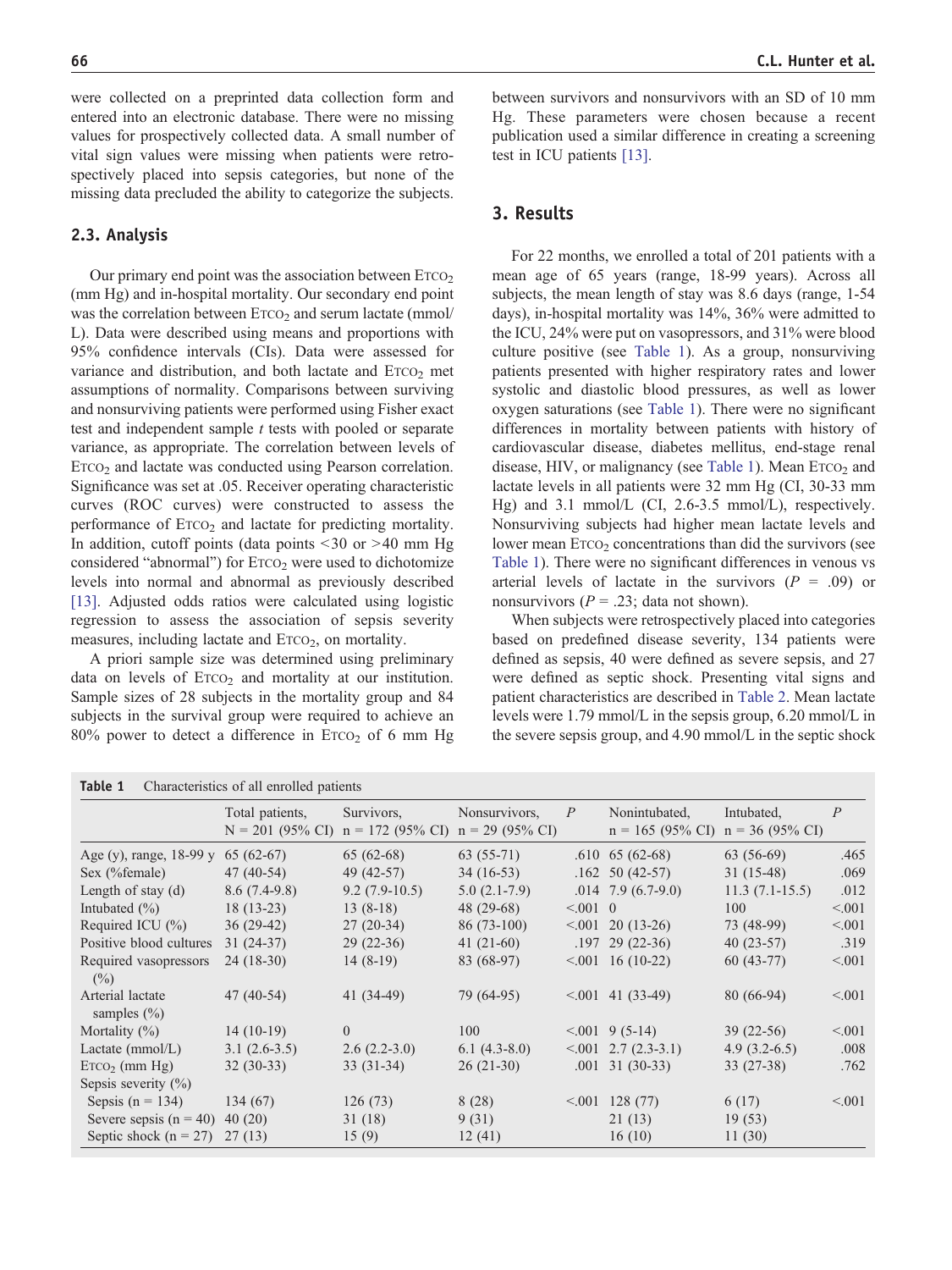<span id="page-3-0"></span>

| Table 2 | Characteristics of patients in each of the 3 sepsis categories |  |  |  |  |  |
|---------|----------------------------------------------------------------|--|--|--|--|--|
|---------|----------------------------------------------------------------|--|--|--|--|--|

|                                                    | Suspected sepsis $(n = 134)$ | Severe sepsis $(n = 40)$ | Septic shock $(n = 27)$ | $\mathcal{P}$ |
|----------------------------------------------------|------------------------------|--------------------------|-------------------------|---------------|
| Age (y), mean (SD) $(n = 198)$                     | 63 (18.7); range, 20-92      | 68 (18.7); range, 18-99  | 67 (16.9); range, 37-91 | .385          |
| Sex (%female)                                      | 67(50)                       | 13(33)                   | 15(56)                  | .477          |
| Length of stay $(d)$                               | 7.8(7.2)                     | 9.1(7.8)                 | 11.4(13.8)              | .121          |
| Intubated $(\% )$                                  | 6(5)                         | 19(48)                   | 11(41)                  | < 0.001       |
| Temperature ( $\degree$ F) (n = 195)               | 99.5(2.9)                    | 98.8 (2.9)               | 99.0(3.3)               | .331          |
| Heart rate (beats/min) ( $n = 196$ )               | 106(26)                      | 107(32)                  | 102(25)                 | .751          |
| Respiratory rate (breaths/min) ( $n = 196$ )       | 22(5)                        | 24(9)                    | 24(9)                   | .181          |
| Systolic blood pressure (mm Hg) $(n = 195)$        | 122(29)                      | 121(28)                  | 82(6)                   | < 0.001       |
| Diastolic blood pressure (mm Hg) ( $n = 195$ )     | 68 (19)                      | 67(24)                   | 44(11)                  | < 0.001       |
| Oxygen saturations $(\%)(n = 191)$                 | 97(3)                        | 94(7)                    | 94(9)                   | .014          |
| White blood cell count $(n = 190)$                 | 14.0 $(7.9)$                 | 14.3 $(8.0)$             | 14.6 $(10.3)$           | .780          |
| Required ICU $(\% )$                               | 22(17)                       | 24(60)                   | 25(93)                  | < 0.001       |
| Positive blood cultures                            | 37(28)                       | 11(28)                   | 14(52)                  | .089          |
| Required vasopressors $(\% )$                      | 10(8)                        | 12(31)                   | 25(93)                  | < 0.01        |
| Arterial lactate samples (%)                       | 47(35)                       | 29(73)                   | 18(67)                  | < 0.001       |
| Mortality                                          | 8(6)                         | 9(23)                    | 12(44)                  | < 0.001       |
| Lactate $(mmol/L)$                                 | 1.79(0.89)                   | 6.20(4.43)               | 4.90(4.46)              | < 0.001       |
| $ETCO2$ (mm Hg)                                    | 33(7)                        | 28 (12)                  | 30(15)                  | .013          |
| Comorbidities $(\% )$                              |                              |                          |                         |               |
| Cardiovascular disease                             | 79 (60)                      | 22(56)                   | 17(68)                  | .747          |
| Diabetes mellitus                                  | 51 (39)                      | 15(39)                   | 13 (52)                 | .387          |
| End-stage renal failure                            | 5(4)                         | 4(10)                    | 4(16)                   | .050          |
| Immunosuppression (HIV)                            | 6(5)                         | 3(8)                     | 0(0)                    | .792          |
| Malignancy                                         | 20(15)                       | 8 (21)                   | 4(16)                   | .597          |
| Most frequent suspected source of infection $(\%)$ |                              |                          |                         |               |
| Urine                                              | 36(27)                       | 11(28)                   | 7(28)                   | .905          |
| Lung                                               | 38 (29)                      | 13(33)                   | 7(28)                   | .794          |
| Skin/Soft tissues                                  | 12(9)                        | 1(3)                     | 1(4)                    | .092          |

group ( $P < .001$ ). Mean ETCO<sub>2</sub> levels were 33 mm Hg in sepsis, 28 mm Hg in severe sepsis, and 30 mm Hg in septic shock ( $P = .013$ ).

There was a significant inverse relationship between  $E_{TCO<sub>2</sub>}$  and lactate levels in all categories of sepsis, with correlation coefficients of  $-0.421$  ( $P < .001$ ) in the sepsis group,  $-0.597$  ( $P < .001$ ) in the severe sepsis group, and  $-0.482$  ( $P = .011$ ) in the septic shock group, demonstrating that  $E_{TCO<sub>2</sub>}$  levels decreased as lactate levels increased (see [Fig. 1](#page-4-0)).

To investigate the predictive qualities of lactate and ETCO<sub>2</sub> for mortality, ROC curves were constructed. The area under the ROC curve (AUC) was 0.75 (CI, 0.65-0.86) for lactate and mortality and  $0.73$  (CI,  $0.61$ -0.84) for  $ETCO<sub>2</sub>$  and mortality (see [Fig. 2](#page-4-0)). When analyzed across the different categories of sepsis, AUCs for lactate and mortality were 0.61 (CI, 0.36-0.87) for sepsis, 0.69 (CI, 0.48-0.89) for severe sepsis, and  $0.74$  (CI,  $0.55$ -0.93) for septic shock (see [Table 3\)](#page-4-0). The AUCs for  $ETCO<sub>2</sub>$  and mortality were 0.60 (CI, 0.37-0.83) for sepsis, 0.67 (CI, 0.46-0.88) for severe sepsis, and 0.78 (CI, 0.59-0.96) for septic shock (see [Table 3](#page-4-0)).

To evaluate whether the act of intubation altered the ability of  $ETCO<sub>2</sub>$  to predict mortality, the subset of patients requiring intubation upon ED arrival was analyzed in comparison with those who did not. One hundred sixtyfive subjects did not require intubation and had  $E_{\text{TCO}_2}$ measured via sidestream sampling, and 36 subjects required intubation and had  $ETCO<sub>2</sub>$  measured via direct sampling. Recorded comorbidities and patient characteristics were evenly distributed between the 2 groups (see [Table 4](#page-5-0)). Patients requiring intubation were more likely to have lower oxygen saturations (97% vs 92%,  $P < 001$ ) and to require ICU admission (73% vs 20%,  $P < .001$ ) and vasopressor therapy (60% vs 16%,  $P < .001$ ) than nonintubated patients. The overall mean levels of lactate in subjects who required emergent ED intubation was 4.9 mmol/L (CI, 3.2-6.5 mmol/ L), and in those who did not, it was 2.7 mmol/L (CI, 2.3-3.1 mmol/L;  $P = .008$ ). Mortality rate was also higher in those subjects, with a rate of 39% (CI, 22%-56%) of intubated patients vs 9% (CI, 5%-14%;  $P < .001$ ) of nonintubated patients. There was no significant difference between ETCO<sub>2</sub> levels collected by direct sampling (intubated patients: 33 mm Hg; CI, 27-38 mm Hg) vs sidestream sampling (nonintubated patients: 31 mm Hg; CI, 30-33 mm Hg;  $P =$ .762). The predictive qualities of  $ETCO<sub>2</sub>$  and lactate levels with mortality were analyzed for both groups. In the patients who did not require immediate intubation, the AUC for lactate and mortality was  $0.64$  (CI,  $0.46$ -0.82), and for  $E_{TCO_2}$ and mortality, it was 0.72 (CI, 0.56-0.88; see [Table 3](#page-4-0)). For the patients who required emergent intubation, the AUC for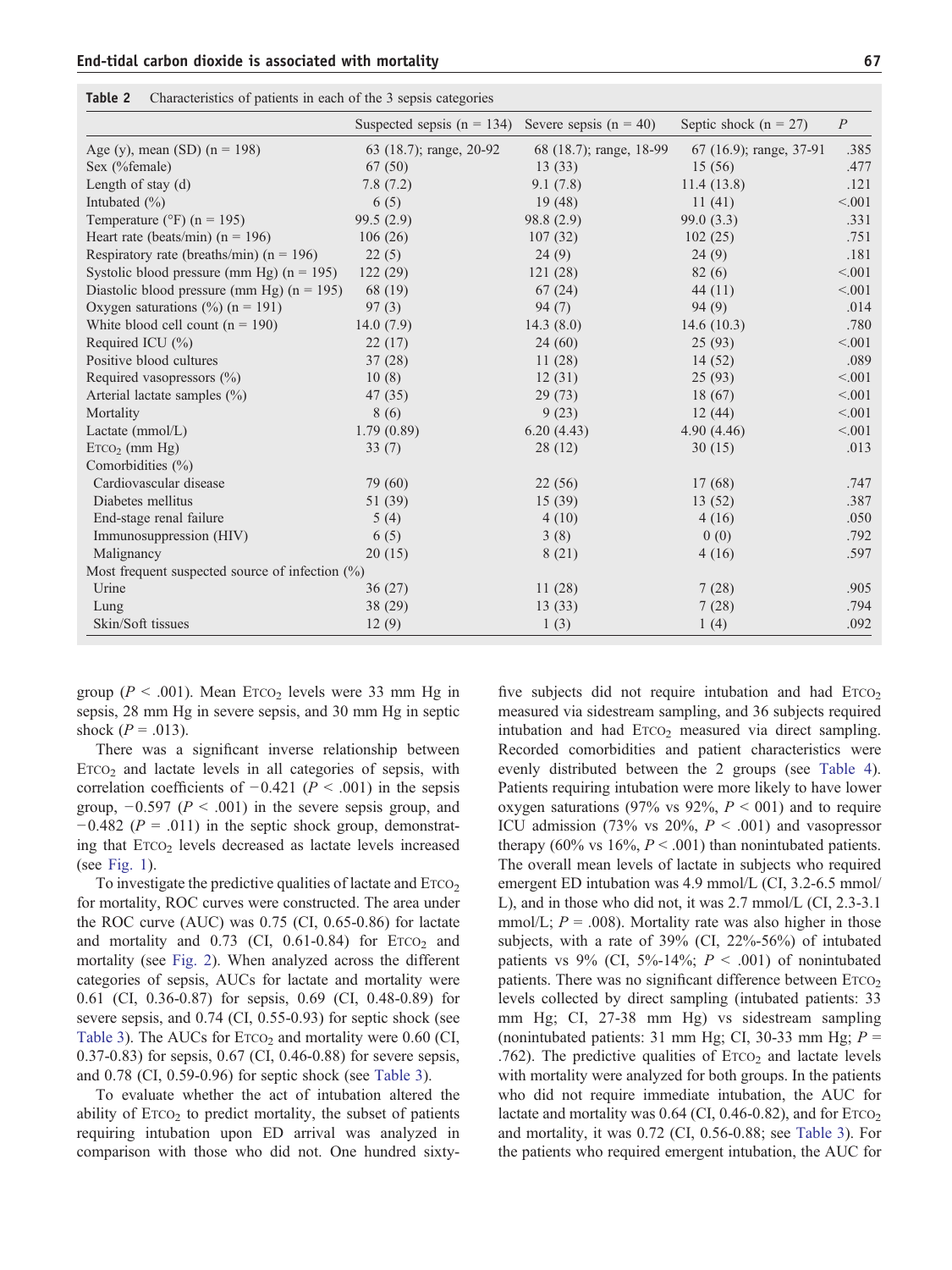<span id="page-4-0"></span>

Fig. 1 Relationship between lactate levels and ETCO<sub>2</sub>.

lactate and mortality was  $0.82$  (CI,  $0.68$ -0.96), and for ETCO<sub>2</sub>, it was 0.77 (CI, 0.60-0.94; see Table 3).

Notably, the AUC for ETCO<sub>2</sub> crossed 0.5 at high levels of ETCO2. This suggested that there were both very high and very low levels of  $E_{TCO<sub>2</sub>}$  associated with mortality. To analyze this, we combined the nonintubated and intubated



Fig. 2 Receiver operating characteristic curves for predicting mortality in all patients.

| Table 3              | ROC curve performance of ETCO <sub>2</sub> and lactate in |
|----------------------|-----------------------------------------------------------|
| predicting mortality |                                                           |

|                   | ETCO <sub>2</sub> AUC<br>$(95\% \text{ CI})$ | Lactate AUC<br>$(95\% \text{ CI})$ |
|-------------------|----------------------------------------------|------------------------------------|
| Sepsis categories |                                              |                                    |
| Suspected sepsis  | $0.60(0.37-0.83)$                            | $0.61(0.36-0.87)$                  |
| Severe sepsis     | $0.67(0.46-0.88)$                            | $0.69(0.48-0.89)$                  |
| Septic shock      | $0.78(0.59-0.96)$                            | $0.74(0.55-0.93)$                  |
| Intubation        |                                              |                                    |
| Intubated         | $0.77(0.60-0.94)$                            | $0.82(0.68-0.96)$                  |
| Not intubated     | $0.72(0.56-0.88)$                            | $0.64(0.46-0.82)$                  |

groups together and then dichotomized  $ETCO<sub>2</sub>$  into normal and abnormal values by using both "high" and "low" cutpoints based on previous literature [\[13\].](#page-7-0) Adjusted odds ratios for patient factors such as age, use of vasopressors, admission to the ICU, mechanical ventilation, positive blood cultures, lactate levels, and  $ETCO<sub>2</sub>$  were calculated to assess the strength of association of these factors with mortality. There were 3 significant predictors of mortality: use of pressors, 16.4 (95% CI, 1.80-149.2); mechanical ventilation, 16.4 (95% CI, 3.13-85.9); and abnormal  $E_{TCO_2}$ . levels, 6.48 (95% CI, 1.06-39.54).

# 4. Discussion

This study suggests that  $E_{TCO_2}$  concentration may perform similarly to lactate levels as a predictor for mortality in patients with suspected sepsis. This performance was comparable across sepsis categories, as well as in both spontaneously breathing patients and those who required emergent intubation upon presentation to the ED. Furthermore, when we controlled for potential predictors of mortality, such as age, use of pressors, admission to the ICU, mechanical ventilation, positive blood cultures, and lactate levels,  $ETCO<sub>2</sub>$  was among the 3 ( $ETCO<sub>2</sub>$ , vasopressors, mechanical ventilation) independent predictors of mortality. We also demonstrate an inverse relationship between exhaled ETCO<sub>2</sub> levels and serum lactate levels, and lower mean  $E_{TCO<sub>2</sub>}$  levels in nonsurviving patients. The advantage of  $E_{TCO<sub>2</sub>}$  relative to lactate is that it can be measured immediately and noninvasively, making it a simple, clinically useful outcome predictor.

Previous reports have suggested an association with ETCO<sub>2</sub> levels, serum lactate, and SOFA scores in adult febrile patients [\[10\].](#page-6-0) The current study specifically targeted patients with suspected sepsis as defined by well-accepted criteria. Here, we demonstrated a significant inverse correlation with a known indirect marker of disease severity as well as an association with mortality as an end point itself. Prior studies have shown the prognostic utility of lactate levels in both critically ill ICU patients [\[14\],](#page-7-0) ED patients with signs and symptoms of infection [\[6\]](#page-6-0), and in the prehospital setting [\[15\].](#page-7-0)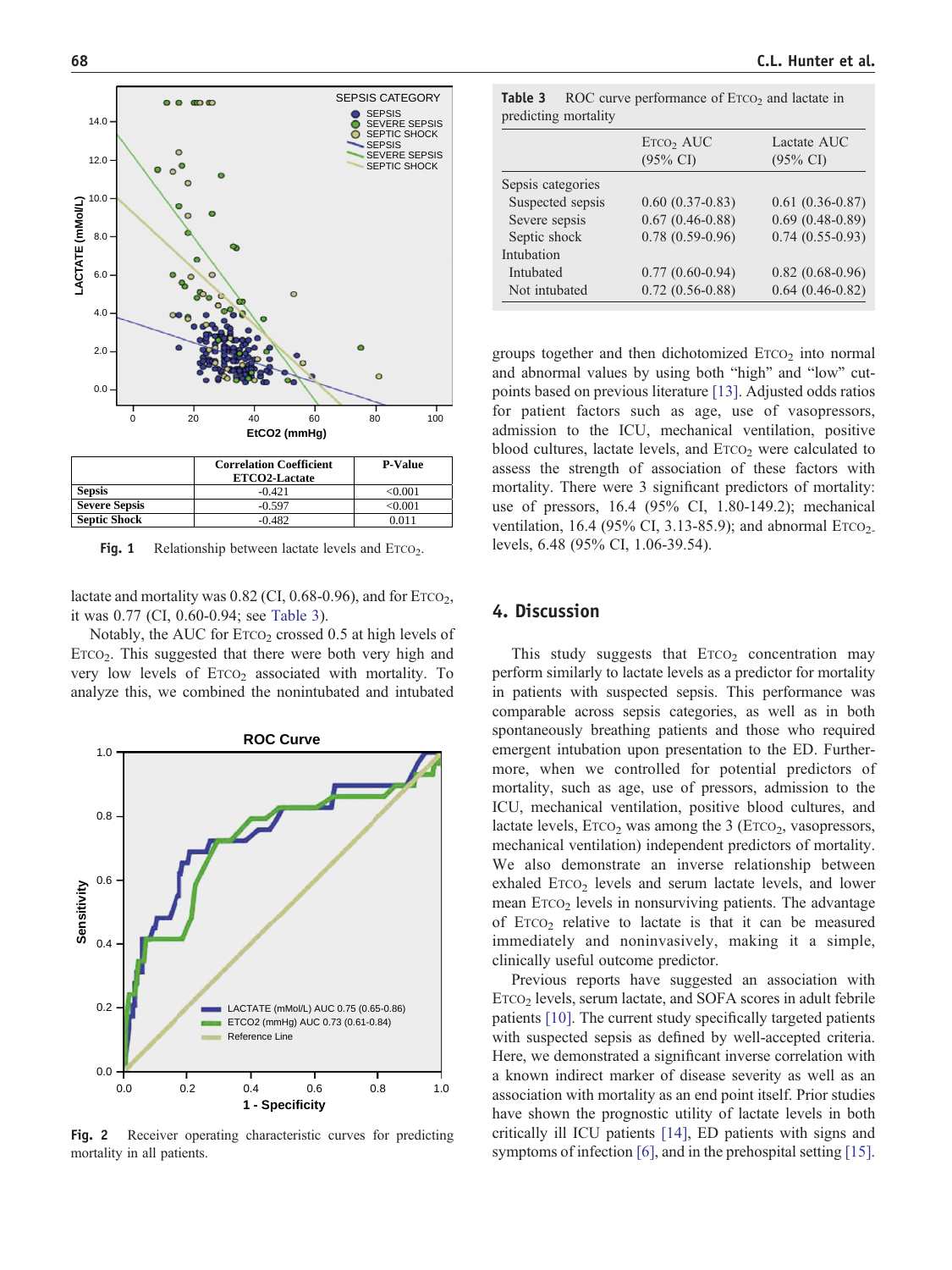|                                                    | Nonintubated, $n = 165$ (95% CI) | Intubated, $n = 36$ (95% CI) | $\overline{P}$ |  |
|----------------------------------------------------|----------------------------------|------------------------------|----------------|--|
| Age $(y)$                                          | 65                               | 63                           | .465           |  |
| Range                                              | 20-94 (62-68)                    | $18-99(56-69)$               |                |  |
| Sex (%female)                                      | $50(42-57)$                      | $31(15-48)$                  | .069           |  |
| Length of stay $(d)$                               | $7.9(6.7-9.0)$                   | $11.3(7.1-15.5)$             | .012           |  |
| Intubated $(\% )$                                  | $\Omega$                         | 100                          | < 0.001        |  |
| Temperature (°F)                                   | 99.3 (98.9-99.8)                 | 99.2 (98.0-100.3)            | .734           |  |
| Hear rate (beats/min)                              | $106(102-110)$                   | $102(92-112)$                | .388           |  |
| Respiratory rate (breaths/min)                     | $22(21-23)$                      | $24(21-27)$                  | .096           |  |
| Systolic blood pressure (mm Hg)                    | $118(113-122)$                   | $111(100-122)$               | .232           |  |
| Diastolic blood pressure (mm Hg)                   | $65(62-68)$                      | $63(54-72)$                  | .578           |  |
| Oxygen saturations $(\%)$                          | 97 (96-97)                       | 92 (89-95)                   | < 0.01         |  |
| White blood cell count                             | $13.6(12.3-14.8)$                | $15.0(11.8-18.2)$            | .362           |  |
| Required ICU $(\% )$                               | $20(13-26)$                      | 73 (48-99)                   | < 0.01         |  |
| Positive blood cultures                            | $29(22-36)$                      | $40(23-57)$                  | .319           |  |
| Required vasopressors $(\% )$                      | $16(10-22)$                      | $60(43-77)$                  | < 0.01         |  |
| Arterial lactate samples (%)                       | $41(33-49)$                      | 80 (66-94)                   | < 0.01         |  |
| Mortality                                          | $9(5-14)$                        | $39(22-56)$                  | < 0.01         |  |
| Lactate (mmol/L)                                   | $2.7(2.3-3.1)$                   | $4.9(3.2-6.5)$               | .008           |  |
| $ETCO$ (mm Hg)                                     | $31(30-33)$                      | $33(27-38)$                  | .762           |  |
| Comorbidities (%)                                  |                                  |                              |                |  |
| Cardiovascular disease                             | $60(53-68)$                      | 59 (41-76)                   | .850           |  |
| Diabetes mellitus                                  | $40(32-48)$                      | 41 (24-59)                   | .990           |  |
| End-stage renal failure                            | $7(3-11)$                        | $6(0-14)$                    | .990           |  |
| Immunosuppression (HIV)                            | $5(2-8)$                         | $3(0-9)$                     | .990           |  |
| Malignancy                                         | $17(11-23)$                      | $12(0-23)$                   | .610           |  |
| Most frequent suspected source of infection $(\%)$ |                                  |                              |                |  |
| Urine                                              | $30(23-37)$                      | $18(4-31)$                   | .206           |  |
| Lung                                               | $28(21-35)$                      | $35(18-52)$                  | .417           |  |
| Skin/Soft tissues                                  | $9(4-13)$                        | 0(0)                         | .135           |  |

<span id="page-5-0"></span>

| Characteristics of intubated and nonintubated patients |
|--------------------------------------------------------|
|                                                        |

However, a small study has shown that the median time from triage to whole blood lactate in patients with suspected sepsis was 172 minutes via laboratory analysis and 21 minutes via point-of-care fingertip analysis [\[11\]](#page-7-0). Capnography devices display  $ETCO<sub>2</sub>$  levels within seconds of patient application. Using this measure as a prognostic indicator may significantly decrease the time it takes to recognize the severity of illness in this patient population. Furthermore, capnography is easily and frequently used in prehospital care [\[16\]](#page-7-0). In this setting, low  $E_{TCO<sub>2</sub>}$  in patients with signs of infection may allow for earlier recognition and therapy before the availability of serum lactate levels. This new application could allow for expedited triage and early intervention of patients with severe sepsis.

Exhaled  $ETCO<sub>2</sub>$  is a function of basal metabolic rate, cardiac output, and ventilation [\[17\].](#page-7-0) The combination of factors that produce  $E_{TCO_2}$  may make it difficult to interpret in critically ill patients. End-tidal carbon dioxide levels can be altered with a change in respiratory rate or administration of certain medications [\[17\]](#page-7-0). Because it is measured in real time,  $E_{TCO_2}$  levels may also change relatively quickly as compared with serum lactate levels, and it is unknown how these levels change in association with lactate clearance. However,  $ETCO<sub>2</sub>$  appears to be a

reliable marker for metabolic acidosis via respiratory compensation and has been shown to predict acidosis in DKA [\[7,8\]](#page-6-0) and gastroenteritis [\[9\].](#page-6-0) The current report suggests that  $E_{TCO<sub>2</sub>}$  may also predict lactic acidosis in patients with suspected sepsis.

To capture the most severely ill patients for enrollment, we included subjects who required intubation upon presentation to ED. Although there is a risk of artificially altering  $ETCO<sub>2</sub>$  with aggressive use of the bag-valve mask before intubation, that is not standard practice at our institution. All study patients were intubated using rapid sequence intubation protocol, with minimal bag-valve ventilation before placement of the endotracheal tube, and  $ETCO<sub>2</sub>$  levels were recorded when capnographic waveforms had been at a stable end-tidal peak for 3 to 5 manual respirations. We were careful to include only those whose capnography measurements were taken immediately after intubation before the patient was mechanically ventilated and appropriately excluded any patient who had been mechanically ventilated before  $ETO<sub>2</sub>$  measurement. Regardless, this subgroup of patients was analyzed separately to avoid any bias introduced by intubation and direct  $ETCO<sub>2</sub>$  sampling. When compared, there was no significant difference in mean  $E_{TCO_2}$  between sampling types (intubated vs nonintubated). This suggests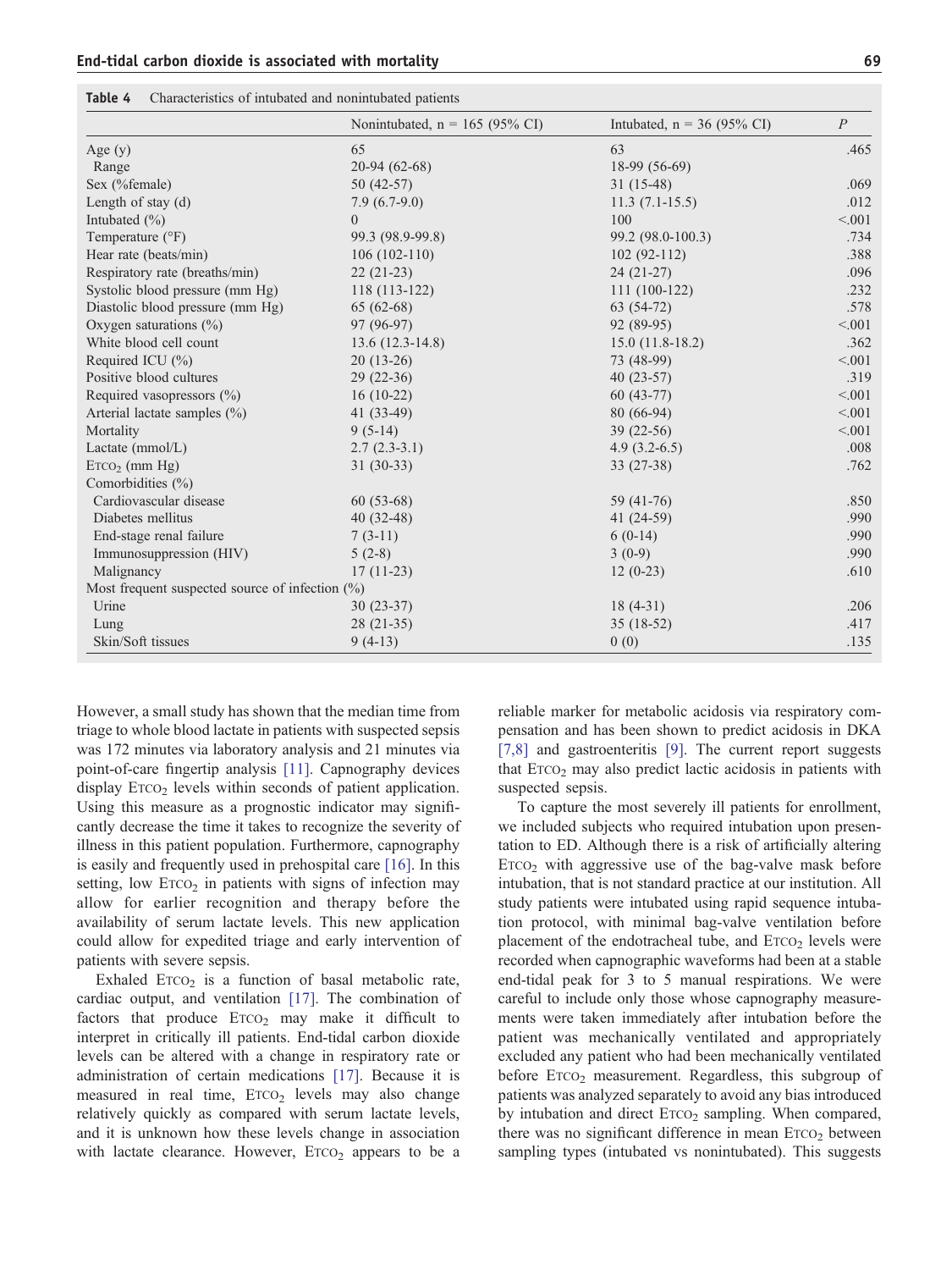<span id="page-6-0"></span>that performing rapid sequence intubation per protocol did not significantly alter the initial  $E_{TCO<sub>2</sub>}$  levels before mechanical ventilation. It is interesting to note that although there was no difference in  $E_{TCO_2}$  levels between these groups, the patients requiring intubation did have significantly higher lactate levels than those who did not. This may reflect a more complicated interpretation of  $ETCO<sub>2</sub>$  in a critically ill population. However, both the inverse relationship with lactate levels and the predictive quality of  $ETCO<sub>2</sub>$  on mortality were similar regardless of sampling type, suggesting that  $ETCO<sub>2</sub>$  may be a useful predictive tool across the entire spectrum of sepsis severity.

Prior studies have reported that venous lactate sampling is a reliable alternative to arterial sampling in ED patients [\[18\].](#page-7-0) In our ED, venous sampling is often used as an alternative to arterial if the physician believes that pretest probability for hyperlactemia is low or arterial access has been difficult to achieve in a timely manner. In the current study, we found no significant difference in venous vs arterial lactate levels in both the survivor and nonsurvivor groups. Furthermore,  $E_{\text{TCO}_2}$  had a similar inverse correlation with both venous and arterial sampling (data not shown). The fact that arterial sampling was used more frequently in patients requiring intubation and nonsurvivors can likely be attributed to the severity of illness at presentation; more distressed patients required arterial lines for blood pressure monitoring or arterial blood gas analysis for evaluation.

There are several limitations to this study. The subject enrollment represents a convenience sampling of patients enrolled by physicians based on their suspicion of sepsis, which may cause selection bias. Although every attempt was made to enroll all patients who fit the inclusion criteria, subjects were enrolled by the discretion of the physicians staffing the department based on their impression of suspected sepsis—not through a rigorous screening process that would capture every eligible patient with SIRS criteria. In an ideal scenario, every patient presenting to the ED during the study period would have been screened for enrollment based on vital signs and chief concerns. We attempted to minimize selection bias by familiarizing the entire staff with the study protocol, encouraging aggressive screening for suspected sepsis, and adding capnography and  $ETCO<sub>2</sub>$  recording into our standing order set for sepsis. Therefore, we believe that few patients with suspected sepsis were not enrolled if eligible and that this study population is a representative sample. That our ED serves a large demographic base may also help minimize selection bias. In addition, some variables were collected retrospectively, and all relevant prognostic criteria were not collected in a manner that allowed for inclusion in the multivariate analyses. For example, prospective collection of white blood cell count may have allowed for additional subjects to meet enrollment criteria. The data collected for this study represent only a single-point assessment for both  $ETCO<sub>2</sub>$  and lactate levels. A continuous assessment of lactate clearance and concomitant ETCO<sub>2</sub> concentration may better reflect the

severity of illness. It is interesting to note that patients with severe sepsis had lower mean  $E<sub>TCO<sub>2</sub></sub>$  and higher mean lactate levels than did those with septic shock. Other well-described outcome predictors for disease severity such as APACHE score may have improved selection between groups. In addition, the study was performed in one location (a large, academic, tertiary referral center) and may not be generalizable outside our institution. Rapid sequence intubation may alter physiologic  $ETCO<sub>2</sub>$  levels via prolonged apnea or overventilation. To avoid bias, we analyzed the patients requiring intubation separately and reported the data for comparison.

## 5. Conclusions

In conclusion, in patients admitted to the hospital with suspected sepsis, a single ETCO<sub>2</sub> measurement in the ED may predict mortality. Capnography is fast, noninvasive, and relatively inexpensive. Further studies are necessary to determine if  $ETCO<sub>2</sub>$  can be used to decrease time to recognition and therapy of patients with sepsis, and if prehospital  $E<sub>T</sub>CO<sub>2</sub>$  levels can be used to expedite care.

# Acknowledgments

We thank all members of the ED staff for their assistance.

## References

- [1] Dellinger RP, Cartlet JM, Masur H, et al. Surviving sepsis campaign for management of severe sepsis and septic shock. Crit Care Med 2004;32:858-73.
- [2] Rivers E, Nguyen B, Havstad S, et al. Early goal-directed therapy in the treatment of severe sepsis and septic shock. N Engl J Med 2001;345:1368-77.
- [3] Falk JL, Rackow EC, Astiz M, Weil MH. Fluid resuscitation in shock. J Cardiothorac Anesth 1988;2:33-8.
- [4] Mizock BA, Falk JL. Lactic acidosis in critical illness. Crit Care Med 1992;20:80-93.
- [5] Broder G, Weil MH. Excess lactate: an index of reversibility of shock in human patients. Science 1964;143:1457-9.
- [6] Shapiro NI, Howell MD, Talmor D, Nathanson LA, et al. Serum lactate as a predictor of mortality in emergency department patients with infection. Ann Emerg Med 2005;45:524-8.
- [7] Fearon DM, Steel DW. End-tidal carbon dioxide predicts the presence and severity of acidosis in children with diabetes. Acad Emerg Med 2002;9:1373-8.
- [8] Gilhotra Y, Porter P. Predicting diabetic ketoacidosis in children by measuring end-tidal  $CO<sub>2</sub>$  via non-invasive nasal capnography. J Pediatr Child Health 2007;43:677-80.
- [9] Nagler J, Wright RO, Krauss B. End-tidal carbon dioxide as a measure of acidosis among children with gastroenteritis. Pediatrics 2006;118: 260-7.
- [10] McGillicuddy DC, Tang A, Cataldo L. Evaluation of end-tidal carbon dioxide role in predicting elevated SOFA scores and lactic acidosis. Intern Emerg Med 2009;4:41-4.